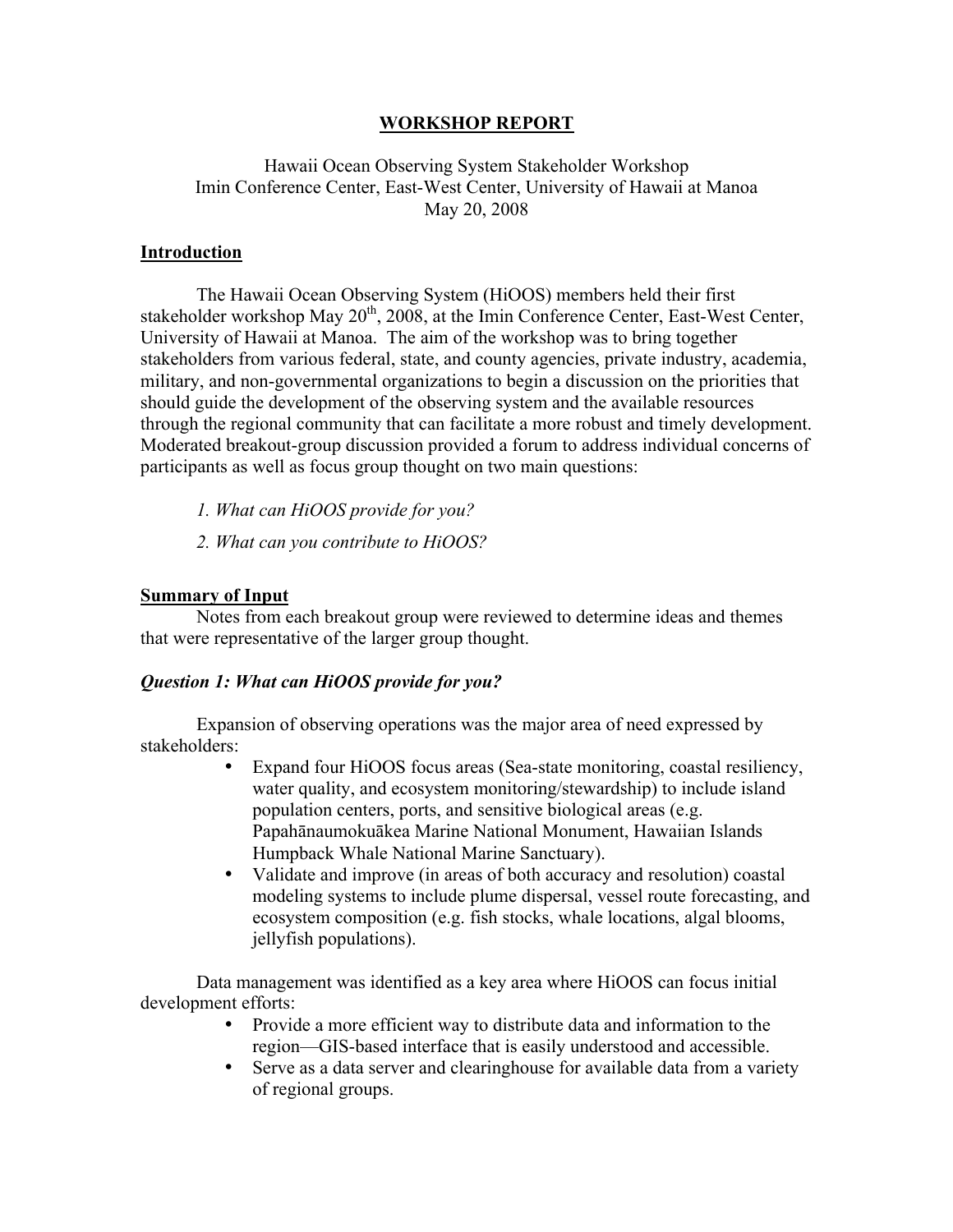- Distribute multiple levels of data/products—unrefined, semi-refined, fully refined—to meet the needs of disparate user groups.
- Standardize web-based delivery system to provide for uniform presentation of all data sets for both HiOOS and PacIOOS.

Education and outreach was identified by a number of users as an area where HiOOS can maximize their impact on the user community:

- Offer tutorials on how to access data and utilize data/products.
- Work to develop an ocean-educated public through media engagement, workshops, internships, and in-house training.
- Build capacity in K-12 community by encouraging public-private partnerships in ocean education.
- Train an ocean-literate society through development of appropriate K-12 curricula.
- Provide a body of experts responsive to inquiries related to ocean observing, environmental issues, and social science.

# *Question 2: What can you contribute to HiOOS?*

Additional dialogue with individual groups/agencies is required to accurately gauge the availability of resources that would be beneficial to the growth of HiOOS. However, initial discussions identified these key areas:

- Archived and real-time data from around the region related to biology, ecology, oceanography, and meteorology
- Platforms for instrumentation vital to HiOOS data gathering operations (offshore buoys, ships, terrestrial areas)
- Curricula and materials for education and outreach
- Venues and forums for public engagement and outreach (media, seminars, workshops, training sessions, educational displays)
- Identification and provision of alternate streams of funding to sustain core operations
- Software, hardware, and technical support for data management operations (integration, storage, access, product development, and evaluation)

# *Concerns*:

Some concerns were identified through group conversation. These topics will be explored further as the system develops:

- Data availability can have negative consequences if data is used for unintended purposes (e.g. Whale locations, fish aggregation locations, and sensitive vessel location).
- HiOOS needs diverse streams of funding with core-funding base to sustain operations for highest priority data sets.
- Spread observations around using small, minimally expensive sensor packages v. building "super-sites" with full sensor suites?